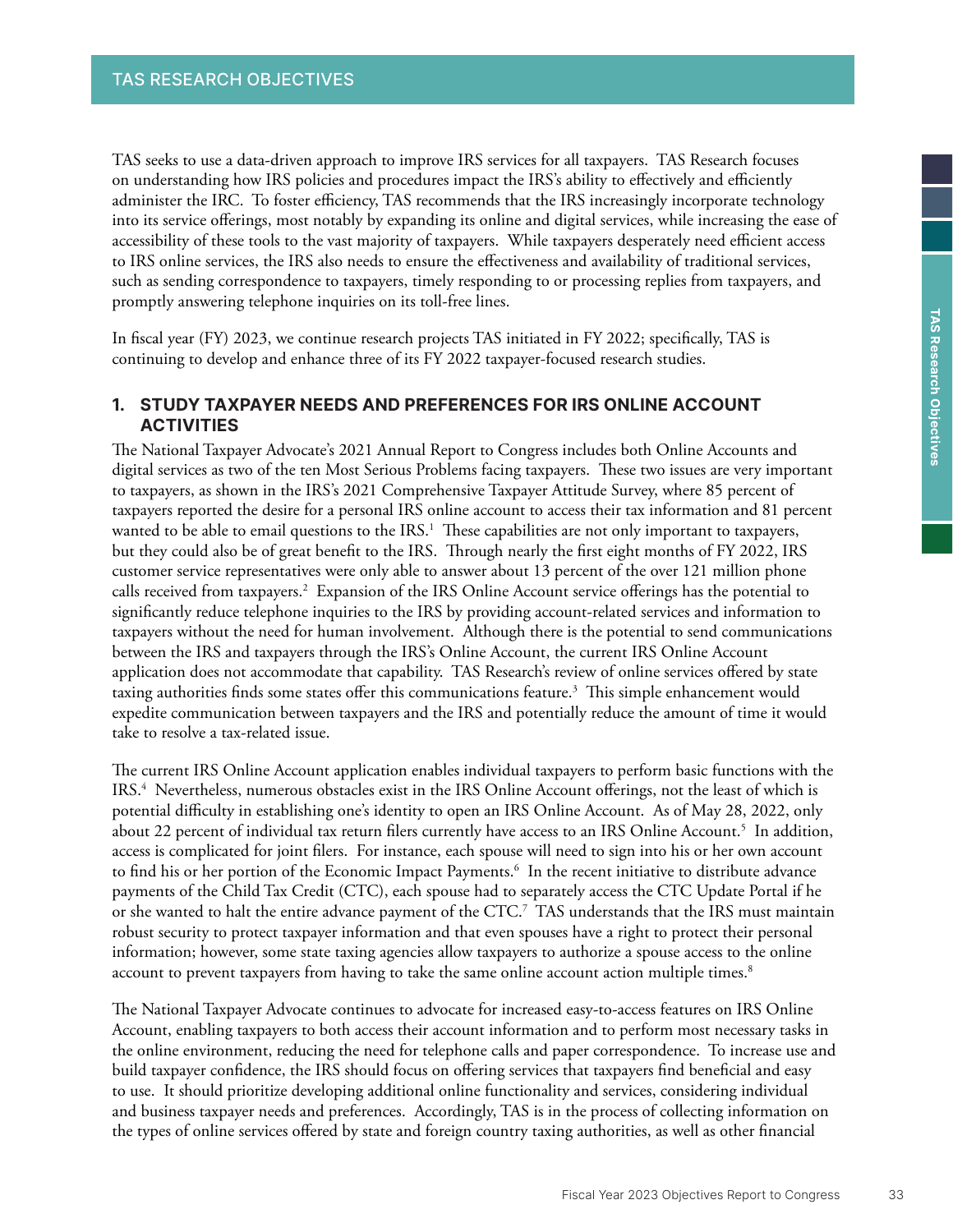institutions offering online account access; TAS expects to complete this activity before the end of FY 2022. TAS has also made plans to conduct focus groups with tax preparers regarding which online services they believe taxpayers would be most likely to use and which authentication requirements most taxpayers can meet to establish an IRS Online Account. TAS plans to use the data gleaned from these focus groups to design other focus group interactions or surveys of taxpayers to better understand their needs and preferences for establishing and using an IRS Online Account. Through our research efforts, we hope to help the IRS find ways to design and effectively market an IRS Online Account to taxpayers while ensuring that the process to establish an account is as straightforward and painless as possible.

## **Objective 1 for FY 2023 – TAS will determine taxpayer needs and preferences for establishing online accounts with the IRS and authenticating secure access to those accounts.**

- Activity 1: Quantify unauthorized accesses in the online accounts of the taxing authorities of states or other nations or the online accounts of various financial institutions.
- Activity 2: Determine what online account features and capabilities U.S. taxpayers want to access.
- Activity 3: Determine what authentication criteria U.S. taxpayers could meet.
- Activity 4: Analyze whether the authentication criteria that U.S. taxpayers can meet varies by demographic groupings such as ethnicity, gender, or income.

# **2. STUDY TAXPAYER NON-RESPONSE TO CERTAIN IRS ACTIONS**

The IRS mailed over 106 million notices and letters to taxpayers in FY 2021.<sup>9</sup> This method of communicating with taxpayers is generally an inexpensive way of contacting taxpayers about their tax circumstances; however, many IRS communications never generate a response from the taxpayer. Therefore, it is imperative to understand why taxpayers often do not respond to the IRS, even when it is in their best interest to do so. Taxpayers who fail to respond not only thwart the IRS mission of collecting the proper amount of tax but also potentially increase their own financial burden by not providing information to establish their right to claim a credit or by incurring additional interest and penalties.

TAS Research has initially concentrated on taxpayers' non-response to IRS audits. Taxpayers are particularly unlikely to respond to notices and letters concerning correspondence audits. In the pre-pandemic fiscal year of 2019, nearly 90 percent of audits of taxpayers with less than \$50,000 of total positive income (TPI) were correspondence audits,<sup>10</sup> and nearly 40 percent of audited taxpayers with TPI under \$50,000 did not respond to the audit.<sup>11</sup> By FY 2021, the non-response rate of taxpayers with less than \$50,000 in TPI had risen to over 46 percent.12 When taxpayers do not respond to IRS audits, the IRS automatically presumes that its initial audit findings are correct, and the taxpayer must pay the additional tax calculated by the IRS.

TAS has begun to develop and analyze a list of IRS notices and letters with high non-response rates. In conjunction with the IRS, TAS has also developed a moderator's guide for focus groups with tax preparers exploring why taxpayers do not respond to IRS notices and letters, particularly notices and letters informing them of a correspondence audit. TAS intends to use the feedback obtained from these focus groups to develop additional focus groups or surveys to be conducted directly with taxpayers.

### **Objective 2 for FY 2023 – TAS will analyze why taxpayers often do not respond to various types of IRS notices and letters and how to improve the response rate.**

- Activity 1: Review internal processes to identify ways to improve efficiency when processing taxpayer responses.
- Activity 2: Identify ways to clarify communication so taxpayers understand what actions they should take.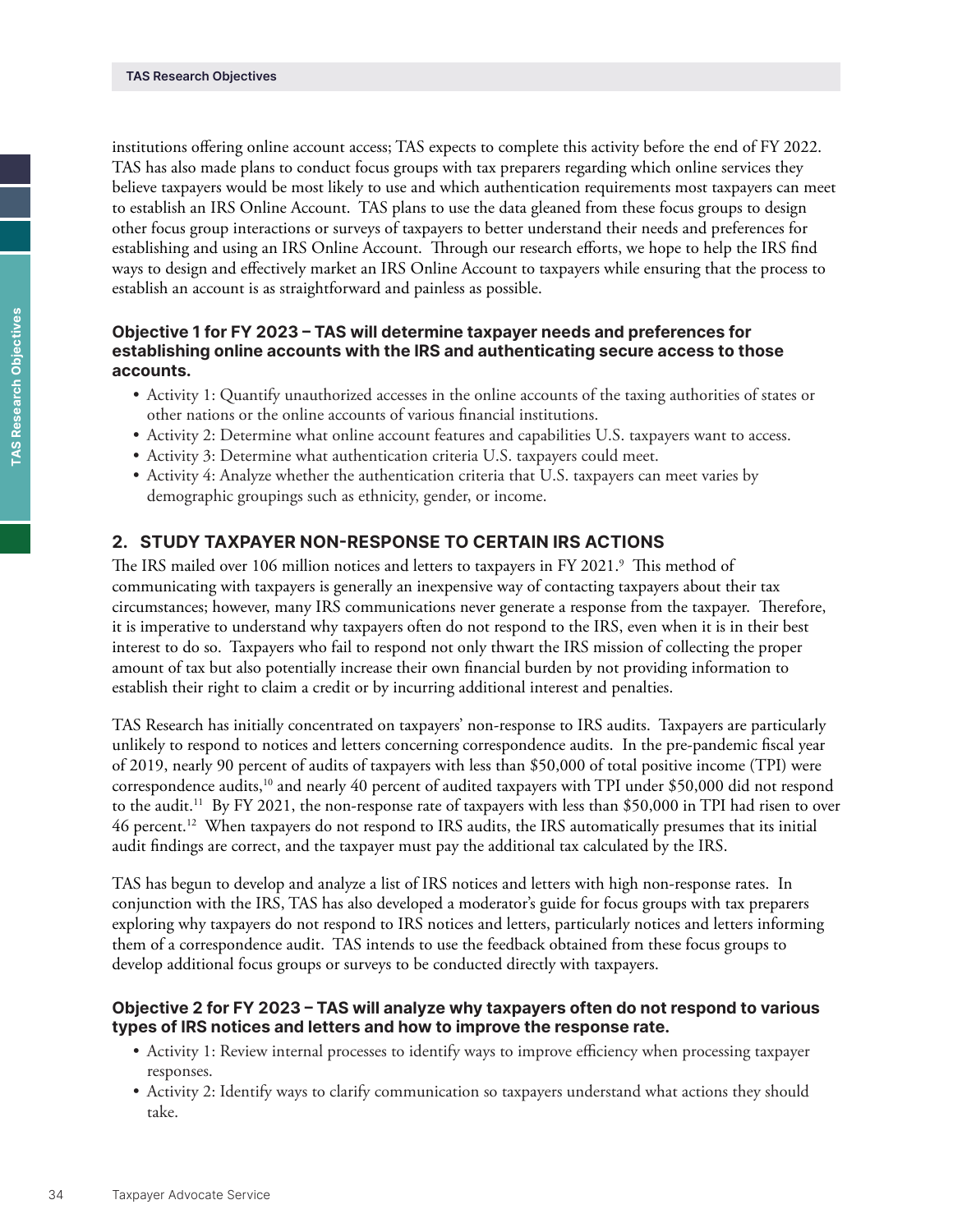• Activity 3: Conduct focus groups and surveys with taxpayers who have not responded to specific types of IRS correspondence to determine and quantify the reasons for non-response.

# **3. STUDY THE EFFECTS OF POTENTIAL CHANGES TO THE EARNED INCOME TAX CREDIT STRUCTURE**

As of December 2021, about 25 million taxpayers had received about \$60 billion of the Earned Income Tax Credit (EITC) for tax year 2020.<sup>13</sup> Unfortunately, EITC has a high improper payment rate, estimated to be nearly \$19 billion for FY 2021.<sup>14</sup> For FY 2023, TAS will continue research into recommendations about changes to improve the EITC, originally outlined in the National Taxpayer Advocate Fiscal Year 2020 Objectives Report to Congress. Specifically, TAS plans to elaborate on many of its prior recommendations for changes to the structure of the EITC and how such changes would affect the composition of the credit and the corresponding improper payment rate.<sup>15</sup>

This study will focus on whether dividing the EITC into two credits: (i) a refundable worker credit based on each individual worker's earned income, despite the presence of a qualifying child, and (ii) a refundable child credit, which will result in a similar total credit amount to those qualified to claim the EITC.16 TAS will also focus on the qualifying child requirement of residency that is responsible for all or part of EITC disallowance in three-quarters of the National Research Program EITC audits where the eligibility of a qualifying child is an issue.<sup>17</sup> Rules for claiming EITC are complex, and the qualifications for residency often do not reflect today's family structure or living arrangements. Furthermore, the residency requirement for a qualifying child is extremely difficult for the IRS to verify when the child does not live in a traditional two-parent household.

## **Objective 3 for FY 2023 – TAS will analyze tax return data, administrative EITC audit files, and census data to recommend a credit structure that is easier to administer while generating similar benefits to low-income families.**

- Activity 1: Analyze the outcome of prior EITC audits if the rules for the proposed per-worker and perchild credit were in place.
- Activity 2: Explore IRS and Census Bureau data to quantify the number of children who would qualify their parents for a per-child tax credit under various definitions of a "qualifying child."
- Activity 3: Estimate the new improper payment rate for EITC based on the rules for the proposed perworker and per-child credit.

#### Endnotes

IRS, 2021 Comprehensive Taxpayer Attitude Survey 36 (Apr. 2022).

<sup>2</sup> IRS, Joint Operations Center (JOC), Snapshot Reports: Enterprise Snapshot, Executive Level Summary (week ending May 28, 2021). These numbers are enterprise-wide rather than particular to a specific phone line.

<sup>3</sup> *See*, *e.g*., Indiana Department of Revenue's INTIME User Guide for Individual Income Tax Customers (Oct. 2021), [https://www.in.gov/](https://www.in.gov/dor/files/intime-individual-guide.pdf) [dor/files/intime-individual-guide.pdf.](https://www.in.gov/dor/files/intime-individual-guide.pdf)

<sup>4</sup> IRS Online Account features include viewing unpaid account balances and payment histories, establishing an installment agreement, and even making a payment. In fact, in FY 2021, taxpayers established over a million payment plans online. (Collection Activity Report 5000-6). Other online features available to taxpayers include obtaining account transcripts, checking on the status of a refund, acquiring an Identity Protection Personal Identification Number or Employer Identification Number, and verifying income for purposes of obtaining a loan. National Taxpayer Advocate 2020 Annual Report to Congress 46 (Figure 1.3.1). The IRS has also recently allowed tax professionals to submit Form 2848, Power of Attorney and Declaration of Representative, online and initiated other features for tax professionals. *See* IRS, Submit Forms 2848 and 8821 Online, [https://www.irs.gov/tax-professionals/submit](https://www.irs.gov/tax-professionals/submit-forms-2848-and-8821-online)[forms-2848-and-8821-online](https://www.irs.gov/tax-professionals/submit-forms-2848-and-8821-online) (last visited June 12, 2022).

<sup>5</sup> As of May 28, 2022, approximately 35.4 million individuals currently have access to an IRS online account. Slightly over 159 million taxpayers filed an individual income tax return in tax year 2020. IRS Individual Returns Transaction File on the IRS Compliance Data Warehouse (35.4 million/159 million = approximately 22 percent). However 16.8 million of these taxpayers obtained access to an IRS Online Account under old IRS authentication guidelines and may be required to take additional actions to maintain their account access in the future. IRS email response to TAS (June 3, 2022). Additionally, this percentage ignores the fact that both spouses who file a joint return must have their own individual account on IRS Online Account.

<sup>6</sup> *See* IRS, News Release: Get ready for tax season using IRS Online Account, [https://www.irs.gov/newsroom/get-ready-for-tax](https://www.irs.gov/newsroom/get-ready-for-tax-season-using-irs-online-account)[season-using-irs-online-account](https://www.irs.gov/newsroom/get-ready-for-tax-season-using-irs-online-account) (last visited May 24, 2022).